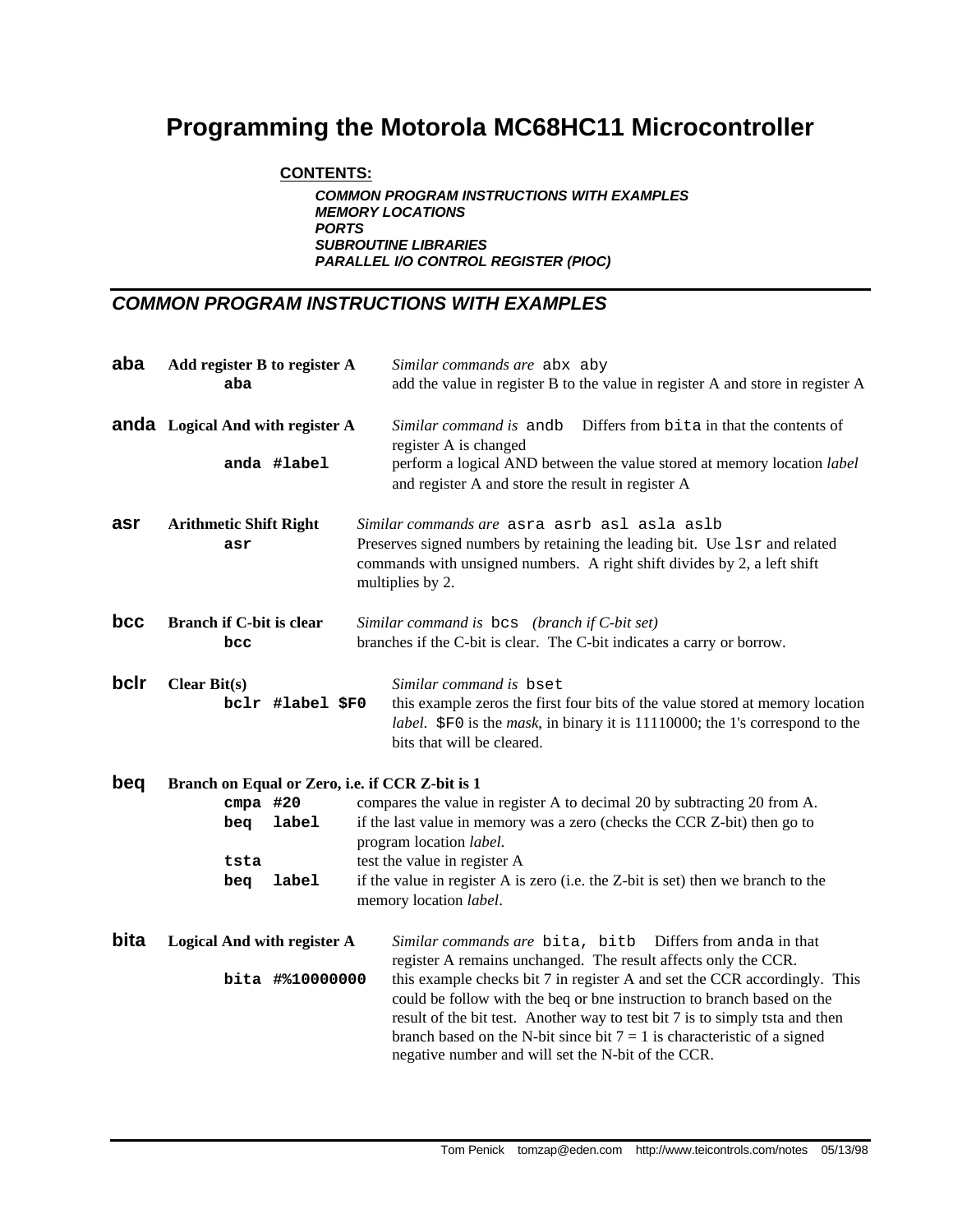| ble          | <b>Branch if Lower or Equal</b>                                                                                                                                                                                                                                                                                           | Compares signed numbers. Similar commands: blt (branch if lower),<br>bgt (branch if greater than), bge (branch if greater or equal). See bls<br>for comparable <i>unsigned</i> number commands with examples. |  |  |  |
|--------------|---------------------------------------------------------------------------------------------------------------------------------------------------------------------------------------------------------------------------------------------------------------------------------------------------------------------------|---------------------------------------------------------------------------------------------------------------------------------------------------------------------------------------------------------------|--|--|--|
| bls          | <b>Branch if Lower or Same</b>                                                                                                                                                                                                                                                                                            | Compares unsigned numbers. Similar commands: blo (branch if lower),<br>bhi (branch if higher), bhs (branch if higher or same). May not work properly<br>if there is an overflow.                              |  |  |  |
|              | cba<br>bls<br>label                                                                                                                                                                                                                                                                                                       | first compare the value in register $B$ to the value in register $A$ (A-B)<br>branch to location <i>label</i> if A is less than or equal to B                                                                 |  |  |  |
|              | 1dd<br>Num1<br>#1000<br>cpd<br>label<br>bls                                                                                                                                                                                                                                                                               | <b>16-Bit Version:</b> first load the value stored at <i>Num1</i> into register D<br>compare the value in D to 1000<br>branch to location <i>label</i> if D is less than or equal to 1000                     |  |  |  |
| bmi          | <b>Branch on Minus</b><br>tsta<br>bmi<br>label                                                                                                                                                                                                                                                                            | Similar command is bpl<br>(branch on positive)<br>test the value in register A<br>if the value in register A is negative (i.e. the N-bit is set) then we branch to                                            |  |  |  |
| bne          | <b>Branch if Not Equal or Zero</b>                                                                                                                                                                                                                                                                                        | the memory location label.<br>Opposite of beq                                                                                                                                                                 |  |  |  |
| bra          | <b>Branch</b><br>label<br>bra                                                                                                                                                                                                                                                                                             | go to program location <i>label</i> and continue execution (don't return).                                                                                                                                    |  |  |  |
| <b>brclr</b> | <b>Branch if Bit(s) Clear</b><br>go to program location label2 if the first three bits of<br>brclr label1 #%11100000 label2<br>the value stored at <i>label1</i> are zeros (clear).                                                                                                                                       |                                                                                                                                                                                                               |  |  |  |
| bsr          | <b>Branch to Subroutine</b><br>label<br>bsr                                                                                                                                                                                                                                                                               | go to the subroutine at program location <i>label</i> and return here when done                                                                                                                               |  |  |  |
| bys          | <b>Branch if Overflow bit is set</b><br>label<br>bvs                                                                                                                                                                                                                                                                      | go to the program location <i>label</i> if the v bit is set in the CCR. The V-bit<br>indicates a twos-complement overflow.                                                                                    |  |  |  |
| cba          | <b>Compare B to A</b><br>Similar commands are cmpa cmpb cpd cpx cpy; see example at bls<br>compare the value in register B to the value in register A by subtraction (A-B)<br>cba<br>and set the CCR accordingly. If A=B then $Z \rightarrow 1$ . Can be used before beg,<br>ble, blt, bgt, bge, bls, blo, bhi, bhs, etc. |                                                                                                                                                                                                               |  |  |  |
| clr          | <b>Replace Contents with Zeros</b><br>$_{\tt clr}$<br>Ddrc                                                                                                                                                                                                                                                                | Similar commands are clra clrb<br>this example causes Port C to be an input port (all pins). This would go<br>near the beginning of the program after the 1ds command.                                        |  |  |  |
|              | this example places zeros in register A.<br>clra                                                                                                                                                                                                                                                                          |                                                                                                                                                                                                               |  |  |  |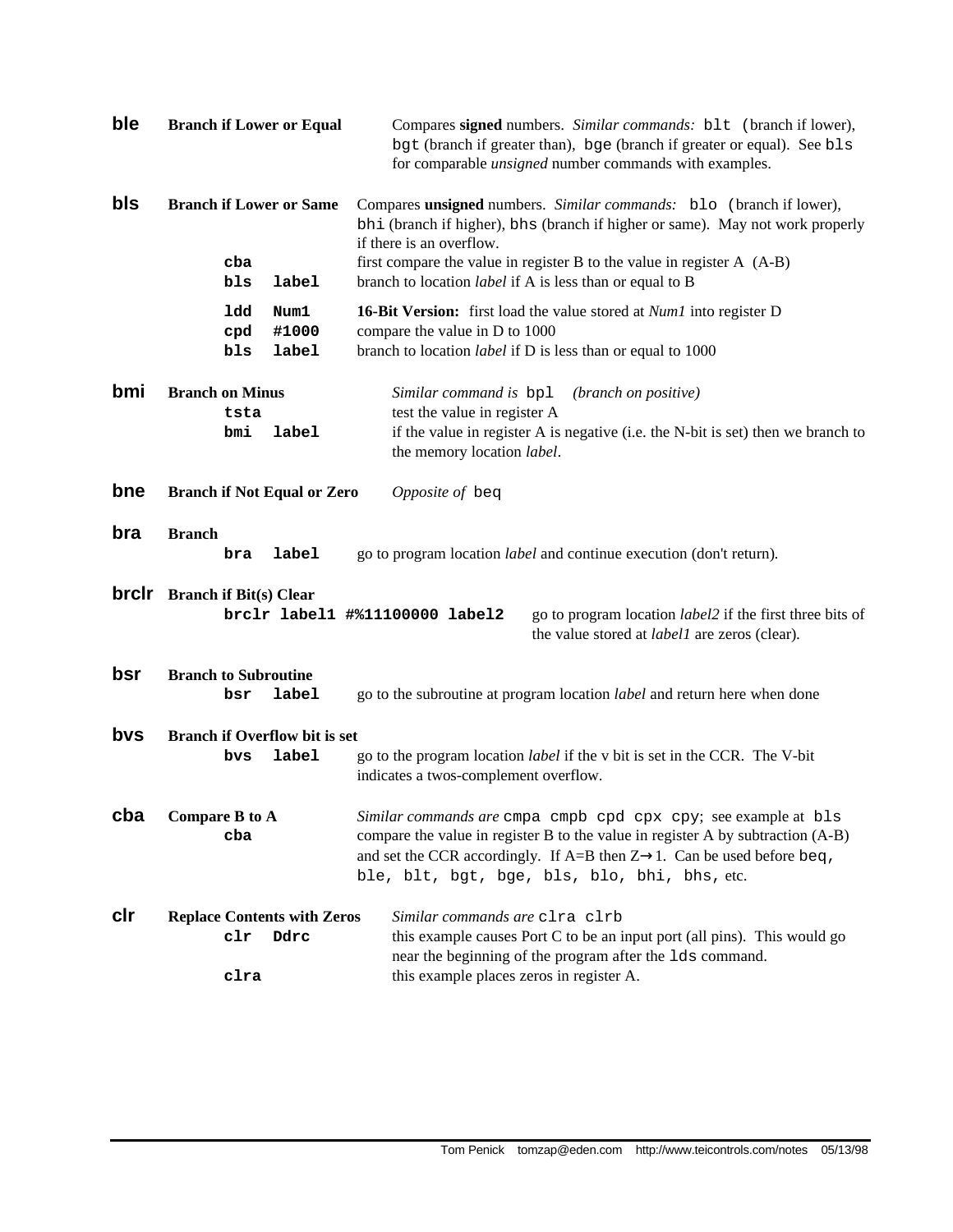| <b>CMDA</b> Compare to A                                                                         |                                                                                               | Similar commands are cba cmpb cpd cpx cpy; see example at bls                        |  |  |  |  |  |
|--------------------------------------------------------------------------------------------------|-----------------------------------------------------------------------------------------------|--------------------------------------------------------------------------------------|--|--|--|--|--|
|                                                                                                  | this example compares the value in register A to \$04 by subtracting \$04 from<br>cmpa $#504$ |                                                                                      |  |  |  |  |  |
|                                                                                                  |                                                                                               | register A. If the result is zero then they are equal and the CCR bit Z is set to 1. |  |  |  |  |  |
|                                                                                                  |                                                                                               | \$04 is EOT or end of string. Often used before beq.                                 |  |  |  |  |  |
| this example compares the character in register A to the end of string character.<br>$cmpa$ #EOT |                                                                                               |                                                                                      |  |  |  |  |  |
|                                                                                                  | cmpa #end-3                                                                                   | "end" must be a constant, not a label. The subtraction of end-3 is performed and     |  |  |  |  |  |
|                                                                                                  |                                                                                               | the value in register A is compared to the result.                                   |  |  |  |  |  |
| $cmpa \t0, x$                                                                                    |                                                                                               | compare the value in register A to the value in the byte pointed to by register X.   |  |  |  |  |  |
|                                                                                                  |                                                                                               | Refer also to the Idaa command for discussion on the use of the $\#$ sign.           |  |  |  |  |  |

|      | <b>coma</b> Complement of A<br>coma                          | Similar commands are com comb<br>complement the value in register A and store the result in register A.                                                                                                                                                                                                                                                                                                                          |  |  |  |
|------|--------------------------------------------------------------|----------------------------------------------------------------------------------------------------------------------------------------------------------------------------------------------------------------------------------------------------------------------------------------------------------------------------------------------------------------------------------------------------------------------------------|--|--|--|
| dec  | Decrement by 1<br>dec<br>label<br>deca<br>des<br>dec<br>0, x | Similar commands are deca decb des dex dey<br>decrement the value stored at memory location label by 1.<br>decrement the value stored in register A by 1. (Inherent addressing)<br>decrement the stack pointer; may be used to allocate stack space<br>decrement the value stored at the top of the stack                                                                                                                        |  |  |  |
| end  | <b>End Program</b><br>end                                    | last program instruction                                                                                                                                                                                                                                                                                                                                                                                                         |  |  |  |
| eora | <b>Exclusive OR with reg A</b><br>eora label                 | Similar command is eorb<br>an exclusive OR is performed with the contents of register A and the value at<br>address label with the result stored in register A.                                                                                                                                                                                                                                                                  |  |  |  |
| equ  | <b>Equate a Label to a Value</b><br>label equ<br>3           | the assembler substitutes the value 3 wherever it sees <i>label</i> in the code. This<br>does not use any memory space. The purpose is to facilitate code maintenance<br>by permitting a single change of value here to result in multiple changes<br>throughout the code wherever label appears. The line should be placed toward<br>the beginning of the program or section of code before the first use of label.             |  |  |  |
| fcb  | <b>Form Constant Byte</b>                                    | see SUBROUTINE LIBRARIES                                                                                                                                                                                                                                                                                                                                                                                                         |  |  |  |
| fcc  | <b>Form Constant Character String</b>                        | see SUBROUTINE LIBRARIES                                                                                                                                                                                                                                                                                                                                                                                                         |  |  |  |
| fdb  | <b>Form Double Byte Constant</b><br>fdb<br>main              | This particular example is common to all our programs. By appearing after the<br>org \$FFFE instruction near the end of the program, this code loads the<br>starting address of the program (represented by the label <i>main</i> ) into the last two<br>bytes of ROM. The cpu looks in the last two bytes of ROM to obtain the address<br>for the beginning of the program when power is applied or in the event of a<br>reset. |  |  |  |
|      | label fdb<br>5,8,465,17,89                                   | 5 is stored in a 2-byte block at mem location label, 8 is stored in a<br>2-byte block at location label+2, etc                                                                                                                                                                                                                                                                                                                   |  |  |  |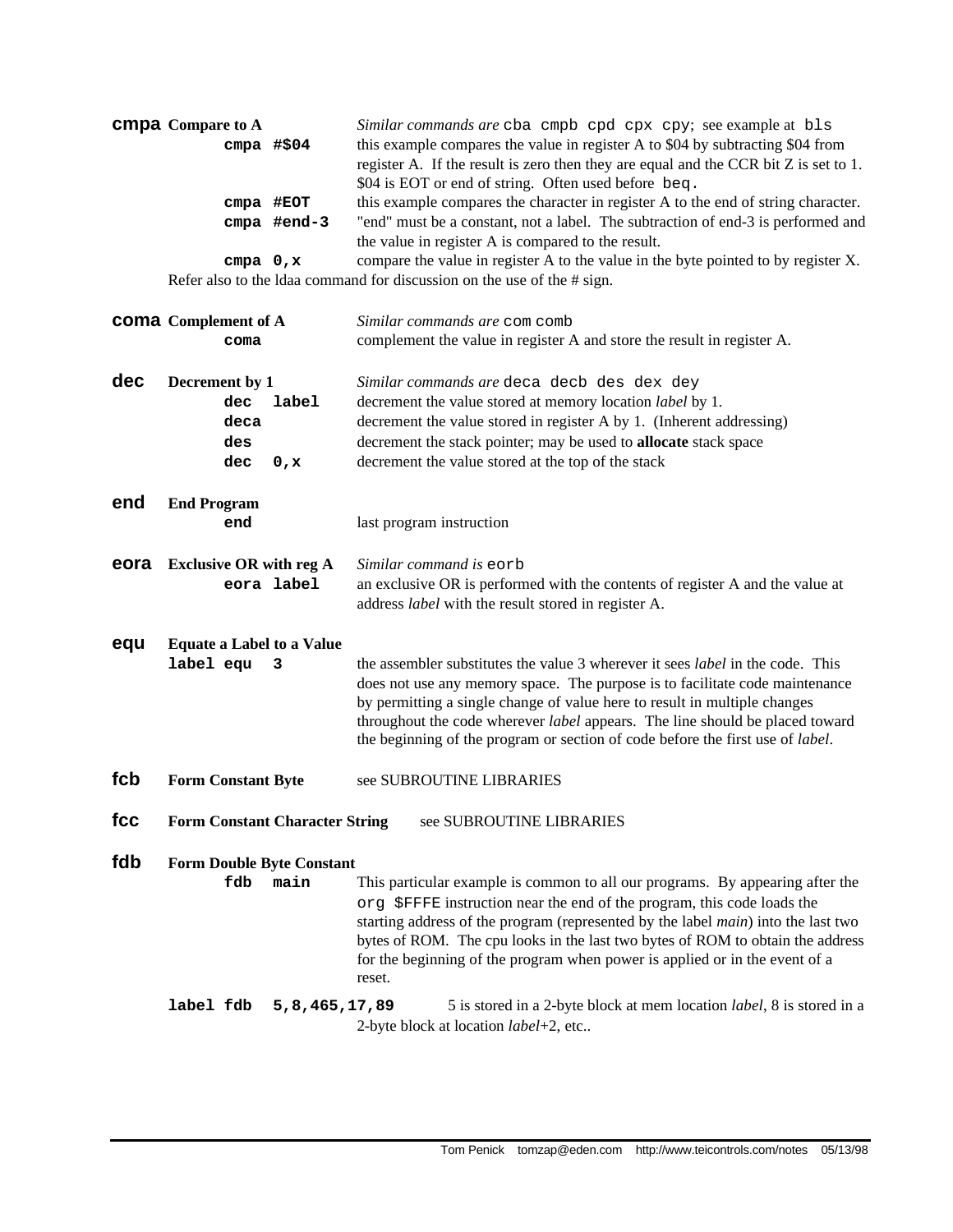| fdiv |                           | <b>Fractional Divide D/X</b>    | Related commands are fdiv, mul                                                                                                                                                                                                                |
|------|---------------------------|---------------------------------|-----------------------------------------------------------------------------------------------------------------------------------------------------------------------------------------------------------------------------------------------|
|      | ldd                       | #2                              | 2 is loaded into register D (numerator)                                                                                                                                                                                                       |
|      | ldx                       | #3                              | 3 is loaded into register X (denominator)                                                                                                                                                                                                     |
|      |                           | fdiv                            | actually, the numerator is multiplied by 65536 before being divided by the                                                                                                                                                                    |
|      |                           |                                 | denominator, quotient (43690) goes in register X, remainder (2) in register D, I                                                                                                                                                              |
|      |                           |                                 | think.                                                                                                                                                                                                                                        |
| inc  | Increment by 1            |                                 | Similar commands are inca incb ins inx iny                                                                                                                                                                                                    |
|      |                           | label<br>inc                    | increment the value stored at memory location label by 1.                                                                                                                                                                                     |
|      |                           | inca                            | increment the value stored in register A by 1. (Inherent addressing)                                                                                                                                                                          |
|      | ins                       |                                 | increment the stack pointer; used to <b>deallocate</b> space on the stack                                                                                                                                                                     |
| idiv | <b>Integer Divide D/X</b> |                                 | Related commands are fdiv, mul                                                                                                                                                                                                                |
|      | ldd                       | #9                              | 9 is loaded into register D (numerator)                                                                                                                                                                                                       |
|      | ldx                       | #4                              | 4 is loaded into register X (denominator)                                                                                                                                                                                                     |
|      |                           | idiv                            | division takes place, quotient (2) goes in register X, remainder (1) in register D                                                                                                                                                            |
| jmp  |                           | <b>Jump to Another Location</b> |                                                                                                                                                                                                                                               |
|      | jmp                       | <b>label</b>                    | go to program location <i>label</i> . You can use this if you are not planning on                                                                                                                                                             |
|      |                           |                                 | returning to the current location.                                                                                                                                                                                                            |
| jsr  | <b>Jump to Subroutine</b> |                                 |                                                                                                                                                                                                                                               |
|      | jsr                       |                                 | Instring go to a subroutine. This is used with the libraries because they are too far away<br>to be accessed with the branch instructions which use relative addressing.<br>Program execution returns to this point following the subroutine. |
|      | jsr                       | InitSCI                         | this example initializes the serial port (SCIWin on our simulator) and appears                                                                                                                                                                |
|      |                           |                                 | once in the program right after <i>main</i> . InitSCI is in our subroutine library.                                                                                                                                                           |
| Idaa | <b>Load Register A</b>    |                                 | Similar commands are 1dab 1dd 1ds 1dx 1dy                                                                                                                                                                                                     |
|      |                           | ldd<br>10                       | load the value at address \$000A into register D                                                                                                                                                                                              |
|      |                           | 1daa #10                        | load the decimal value 10 into register A                                                                                                                                                                                                     |
|      |                           | ldaa #\$B                       | load the hex value B into register A                                                                                                                                                                                                          |
|      |                           | ldaa #'B                        | load the ASCII character code for B into register A                                                                                                                                                                                           |
|      |                           | ldaa #%10011001                 | load the binary value 10011001 into register A                                                                                                                                                                                                |
|      |                           | ldd<br>#label                   | load the address value of label into register D                                                                                                                                                                                               |
|      |                           | ldaa label                      | load the <b>data</b> value of <i>label</i> into register A                                                                                                                                                                                    |
|      |                           | ldaa Porte                      | load the data from input Port E into register A                                                                                                                                                                                               |
|      |                           | constequ <sub>2</sub>           | create a constant                                                                                                                                                                                                                             |
|      |                           | ldaa #const                     | load the data value 2 into register A                                                                                                                                                                                                         |
|      |                           | ldaa const, x                   | load the data that is 2 bytes past the address in register X into register A                                                                                                                                                                  |
|      |                           | $1daa$ 4, $x$                   | load the data located 4 bytes past the location stored in register X into register A                                                                                                                                                          |

Note the confusion we might have since #10 and label and #const all denote data and 10 and #label denote addresses, and in the line ldaa const,x (*indexed addressing*), const is referring to data (2) again without the # sign. So although the # is significant in determining whether we are talking addresses or data, its meaning is not consistent in that regard. When the # sign is used it denotes the *immediate addressing mode* and this only occurs with load and compare commands (I think). So when we have the command beq label, label is an address even though the # sign is absent.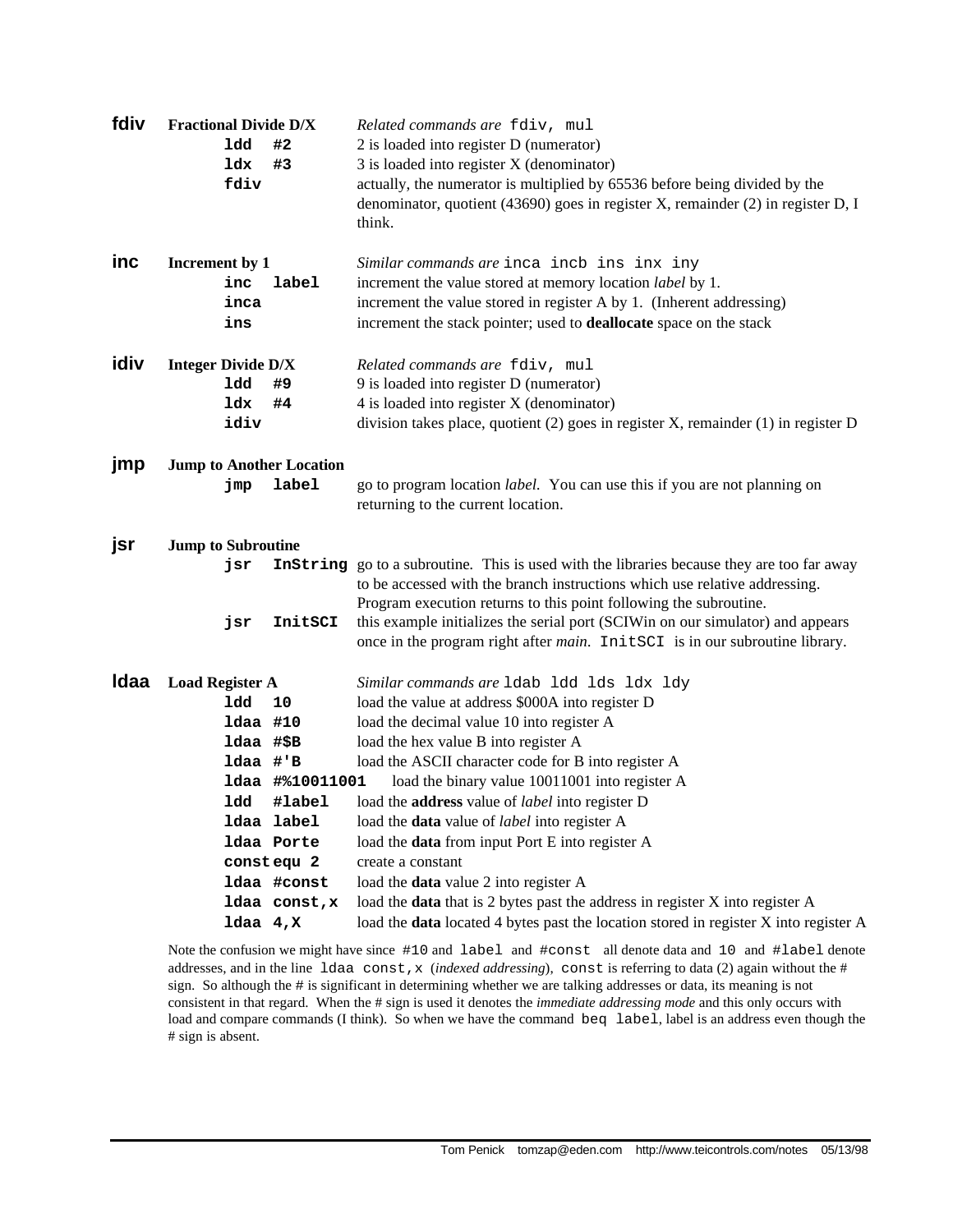| Ids        | <b>Load Stack Pointer</b>                                      |                                                                                                                                                                                                                                                                                                                                                                               |
|------------|----------------------------------------------------------------|-------------------------------------------------------------------------------------------------------------------------------------------------------------------------------------------------------------------------------------------------------------------------------------------------------------------------------------------------------------------------------|
|            | #\$00FF<br>lds                                                 | this example initializes the stack pointer; required if the stack is to be used;<br>same value is normally used; goes near the top of the program after org<br><b>\$E000</b>                                                                                                                                                                                                  |
| <b>Isr</b> | <b>Logical Shift Right</b><br>label<br>lsr<br>lsra             | Similar commands are 1sra 1srb 1srd and for left shift: 1s1 1s1a etc.<br>For use with unsigned numbers. See asr and related commands for use with<br>signed values. A right shift divides by 2, a left shift multiplies by 2.<br>divide the value pointed to by <i>label</i> by 2.<br>the contents of register A are shifted to the right one bit and bit 7 becomes zero.     |
| mul        | Multiply $A \times B = D$<br>1daa #10<br>1dab #5<br>mu1        | Related commands are idiv fdiv<br>load 10 into register A<br>load 5 into register B<br>the values are multiplied, result goes in register D (unsigned values only, no<br>overflow is possible).                                                                                                                                                                               |
| org        | 0<br>org<br><b>\$E000</b><br>org<br><b><i>SFFFE</i></b><br>org | Sets the Program Counter, which specifies the address of the next byte to be loaded<br>first program instruction<br>follows global variables; moves to the beginning of the program area<br>third from last command; makes room for a 2-byte reset address. The address<br>stored here tells the CPU where to look for the beginning of the program when it<br>is powered up. |
|            | psha                                                           | <b>psha</b> Push Register A onto Stack Similar commands are pshb pshx pshy<br>put the contents of register A on the stack and decrement the stack pointer; used<br>for saving the contents of a register at the start of a subroutine, the registers are<br>restored near the end of the subroutine using pula pulb pulx puly                                                 |
| pula       | <b>Pull from Stack to Register A</b><br>pula                   | Similar commands are pulb pulx puly<br>pull the value from the top of the stack and store in register A; increment the<br>stack pointer; used for restoring the contents of a register at the end of a<br>subroutine, the registers are saved near the beginning of the subroutine using<br>psha pshb pshx pshy                                                               |
| rmb        | <b>Reserve Memory Bytes</b><br>label rmb<br>2                  | creates a global variable or array, goes near the top of the program after org<br>Consists of the label name to be used for the memory location followed by<br>0.<br>rmb following by the number of bytes                                                                                                                                                                     |
| rts        | <b>Return from Interrupt</b><br>rti                            | Similar command is rts<br>goes at the end of an interrupt routine, pulls all registers and the return address<br>from the stack.                                                                                                                                                                                                                                              |
| rts        | <b>Return from Subroutine</b><br>rts                           | Similar command is rti<br>goes at the end of a subroutine, pulls the return address from the stack.                                                                                                                                                                                                                                                                           |
| sev        | Set the V-bit<br>sev                                           | sets the V-bit to 1 in the condition code register (CCR)                                                                                                                                                                                                                                                                                                                      |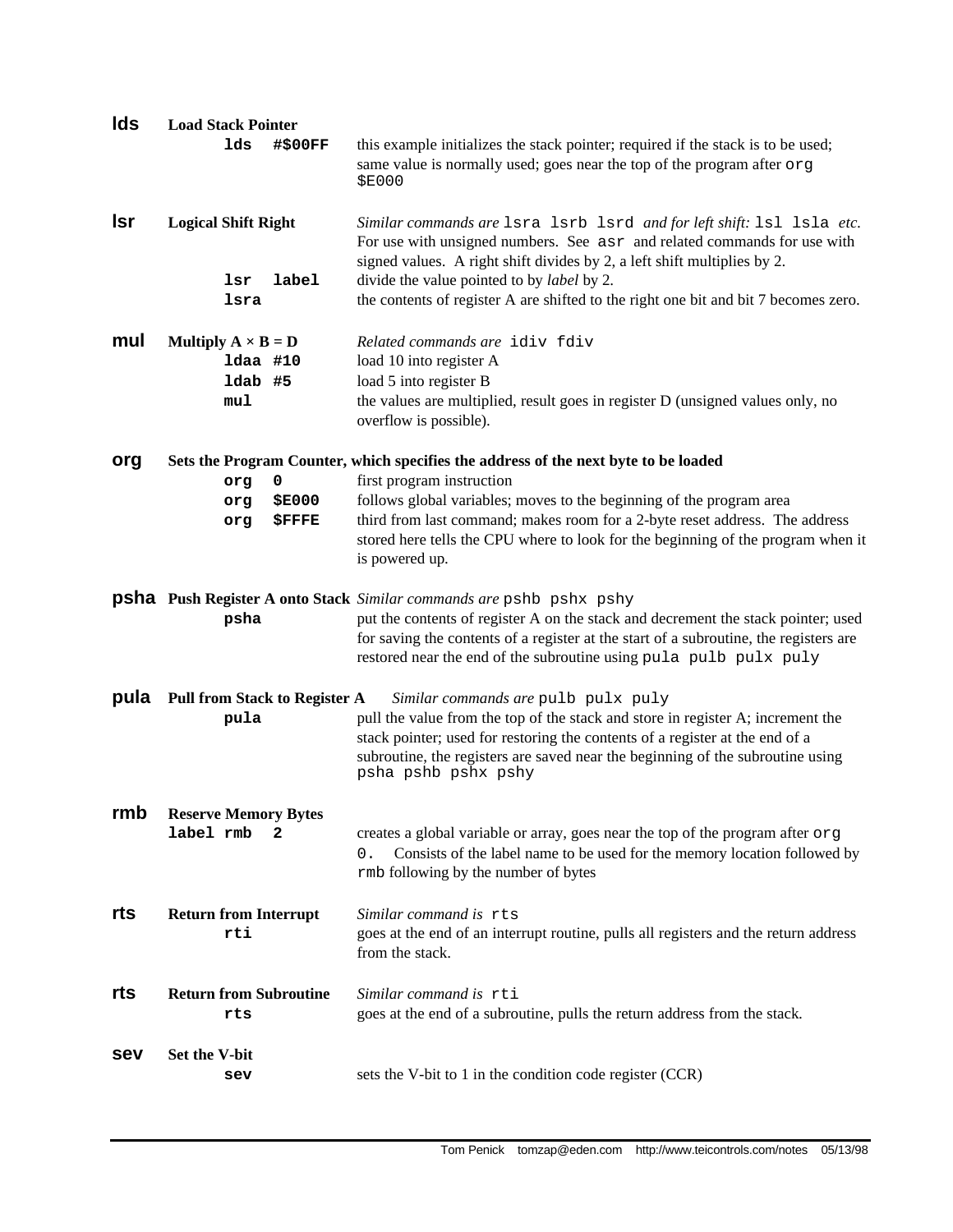| staa | staa label                                                       | Store the value that is in Register A into  Similar commands are stab std sts stx sty<br>store the value that is in register A in the memory location <i>label</i>                  |  |  |  |  |  |
|------|------------------------------------------------------------------|-------------------------------------------------------------------------------------------------------------------------------------------------------------------------------------|--|--|--|--|--|
| stop | <b>Stop Program Execution</b><br>stop                            | stops the program at this point                                                                                                                                                     |  |  |  |  |  |
|      | <b>Suba</b> Subtract from register A<br>suba label<br>suba $#12$ | Similar commands are subb subd<br>subtract the value stored at <i>label</i> from register A and store in register A<br>subtract decimal 12 from register A and store in register A  |  |  |  |  |  |
| tab  | <b>Transfer A to B</b>                                           | transfers the value in register A to register B, leaving A intact                                                                                                                   |  |  |  |  |  |
| tcnt | <b>Timer Counter Register</b>                                    | a 2-byte register that increments once with each program instruction during<br>execution                                                                                            |  |  |  |  |  |
| tsx  | <b>Transfer Stack Pointer to Register X</b><br>tsx               | Similar command txs<br>stores the address of the last value saved on the stack into register X. The stack<br>pointer continues to point to the next empty byte, i.e. $SP + 1 = X$ . |  |  |  |  |  |
|      | <b>XGdX</b> Exchange D and X                                     | exchanges values in registers D and X. Commonly used to permit 16-bit<br>arithmetic to be done on a register address.                                                               |  |  |  |  |  |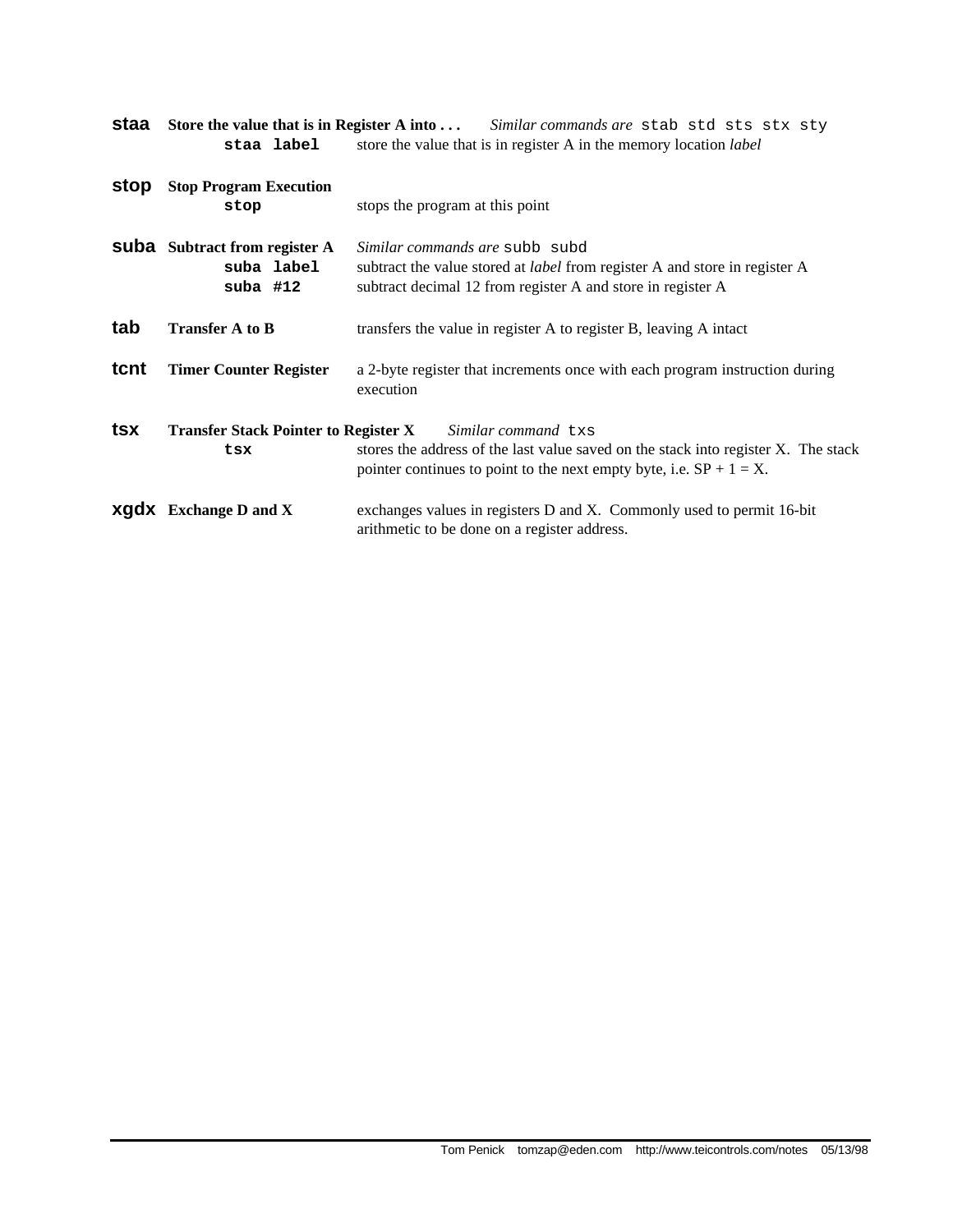### *MEMORY LOCATIONS*

| \$0000 - \$00FF |                                                                                 | RAM, 256 bytes. Globals and the Stack reside here. Globals are loaded at the<br>low end, i.e. \$0000, \$0001, etc. The Stack is builds from the high end also<br>referred to as the <b>bottom</b> of the stack, i.e. \$00FF. The stack pointer points to the<br>top of the stack, which is the first unused stack location, <i>i.e.</i> if \$00FC contains<br>the last stored data then the stack pointer points to \$00FB. |
|-----------------|---------------------------------------------------------------------------------|-----------------------------------------------------------------------------------------------------------------------------------------------------------------------------------------------------------------------------------------------------------------------------------------------------------------------------------------------------------------------------------------------------------------------------|
| \$1000 - \$103F | Control registers,<br>status registers and<br>ports are mapped to<br>this area  | 64-Byte Memory Area (RAM)<br>\$0000<br>Low Memory<br>\$0001<br>\$0002<br>Global                                                                                                                                                                                                                                                                                                                                             |
| $$1040 - $B5FF$ | Unused addresses.                                                               | Variables<br>\$0003                                                                                                                                                                                                                                                                                                                                                                                                         |
| \$B600 - \$B7FF | Internal EEPROM,<br>512 bytes for short<br>programs                             | \$00FA<br><b>SP</b>                                                                                                                                                                                                                                                                                                                                                                                                         |
| $$B800 - $DFFF$ | Unused addresses.                                                               | Stack Pointer -<br>Top of Stack<br>\$00FC                                                                                                                                                                                                                                                                                                                                                                                   |
| $$E000 - $FFFF$ | ROM, 8192 bytes.<br>Object code and<br>libraries go here.<br>Libraries begin at | The Stack<br>\$00FD<br>\$00FE<br>\$00FF<br><b>High Memory</b><br>\$FE00 (a convention in this class) and interrupt vectors begin at \$FFF6.                                                                                                                                                                                                                                                                                 |

Interrupt vectors are pointers to code to be implemented in the event of an interrupt. For example, the reset interrupt consists of the bytes \$FFFE and \$FFFF so this is where we put the address that tells the CU where to begin program execution on power-up.

### *PORTS*

| PortA (\$1000)  | Pins 0, 1, 2 are inputs. Pins 3, 4, 5, 6 are outputs. Pin 7 is selectable by bit 7 of the<br>pulse accumulator control register (Pact1) $0 = input$ , $1 = output$ .                                                                                                                                                                |
|-----------------|-------------------------------------------------------------------------------------------------------------------------------------------------------------------------------------------------------------------------------------------------------------------------------------------------------------------------------------|
| PortB (\$1004)  | Output.                                                                                                                                                                                                                                                                                                                             |
| PortC (\$1003)  | Configurable as<br><b>input</b> - Ddrc $= 0$<br><b>latched input</b> - Ddrc = 0, $HNDS = 0$<br>output - $\text{D} \text{d} \text{r} \text{c} = 1$ , $\text{CWOM} = 0$<br>open collector output - $D$ drc = 1, CWOM = 1<br>The Ddrc is an 8-bit register so each bit of PortC can be set independently as either<br>input or output. |
| PortD (\$1008)  | Serial I/O - inputs and outputs are set by data direction register Ddrc.                                                                                                                                                                                                                                                            |
| PortE $(S100A)$ | Input - ADPU bit $= 1 - A/D$ conversion.<br>ADPU bit $= 0$ - parallel input                                                                                                                                                                                                                                                         |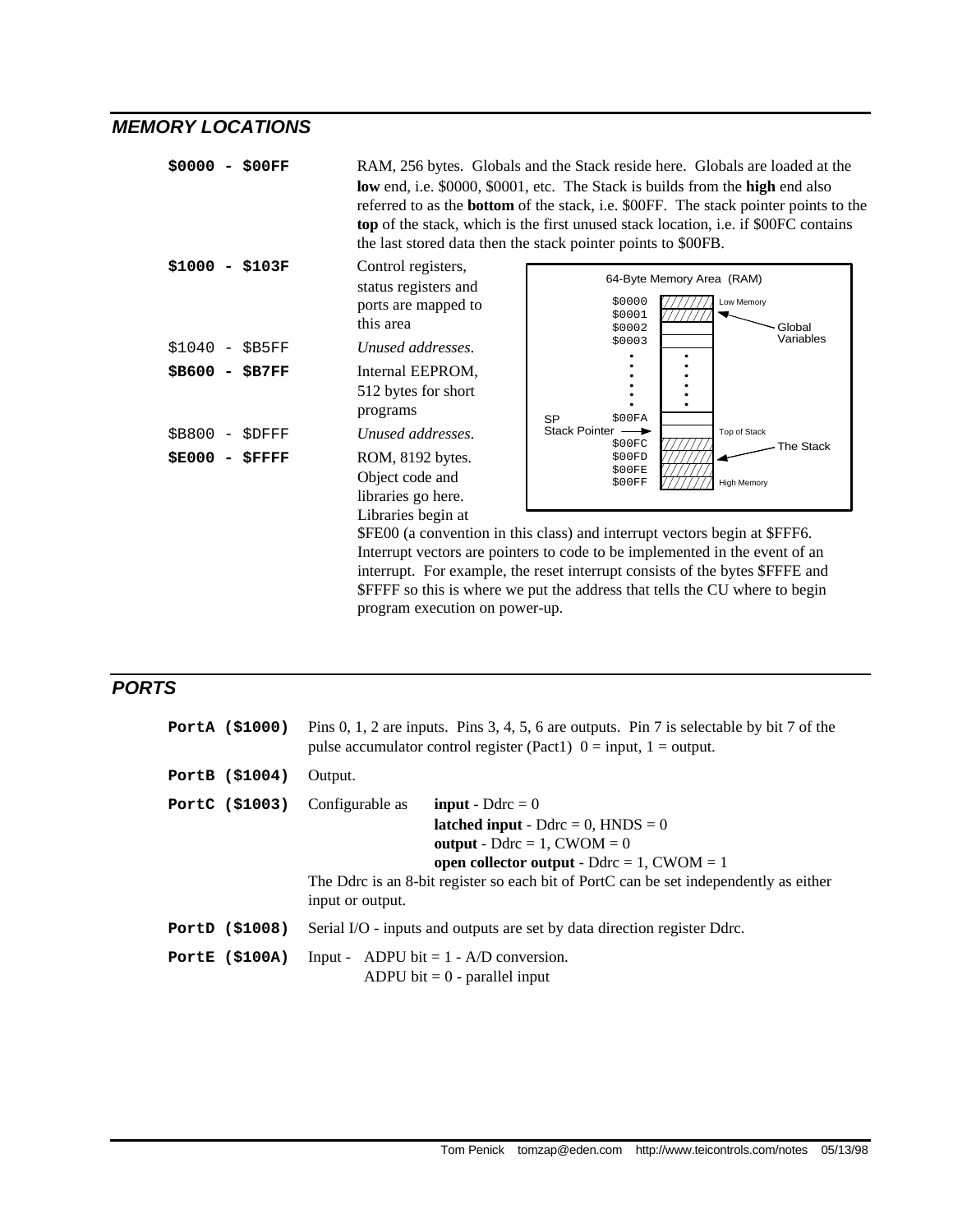## *SUBROUTINE LIBRARIES*

| InCh         |            | accepts input from the keyboard. When a key is pressed, the ASCII value is loaded in<br>register A and the routine returns to the main program.                                                                                                                                                                                                                                                                                        |  |  |  |
|--------------|------------|----------------------------------------------------------------------------------------------------------------------------------------------------------------------------------------------------------------------------------------------------------------------------------------------------------------------------------------------------------------------------------------------------------------------------------------|--|--|--|
| InDec        |            | accepts input from the keyboard. Returns an unsigned 16-bit number in register D. V-bit is<br>set if illegal character is typed.                                                                                                                                                                                                                                                                                                       |  |  |  |
| <b>InHex</b> |            | accepts input from the keyboard as hex (must be 0-9, A-F, or a-f; ignored are space, tab and<br>\$). Result goes in register D.                                                                                                                                                                                                                                                                                                        |  |  |  |
| InitSCI      |            | initializes the serial communications interface. Gets executed once near the beginning of the<br>program. Watch the capitalization; instructor often gets this wrong on assignments.                                                                                                                                                                                                                                                   |  |  |  |
| jsr          | InitSCI    | Initialize the SCI port                                                                                                                                                                                                                                                                                                                                                                                                                |  |  |  |
| InString     |            | accepts input from the keyboard. Before calling this routine, register X must point to a<br>memory array and <b>register B</b> must contain the maximum length of the string. The string is<br>inputted to the SCI window and stored in the array pointed to by register X; the last<br>character is EOT=\$04. The string array may be created as a global as follows:                                                                 |  |  |  |
| Str          | rmb        | 20<br>String variable                                                                                                                                                                                                                                                                                                                                                                                                                  |  |  |  |
| OutCh        |            | places the character in register A on the screen in the SCI window.                                                                                                                                                                                                                                                                                                                                                                    |  |  |  |
| OutDec       |            | outputs a 16-bit number in register D to the SCI window.                                                                                                                                                                                                                                                                                                                                                                               |  |  |  |
| OutHex       |            | outputs the contents of register D to the SCI window in unsigned hex format.                                                                                                                                                                                                                                                                                                                                                           |  |  |  |
|              |            | OutString displays a string in the SCI window. Before calling this routine, register X must point to a<br>memory array containing the string, ending with EOT=\$04. The following code may be<br>used to produce the string. It is placed at the end of the program just before the last org<br>command.                                                                                                                               |  |  |  |
| Label fcb    | fcc<br>fcb | CR.<br>"My message here "<br><b>EOT</b><br>Note that the quotation marks in "My message here" is not the only delimiter that can be used to mark<br>the string. Any printable ASCII character other than ";" will work; whatever the first character is<br>becomes the delimiter. EOT is defined as \$04; it is the end of string character. The instructions above<br>load values into ROM beginning at the current program location. |  |  |  |